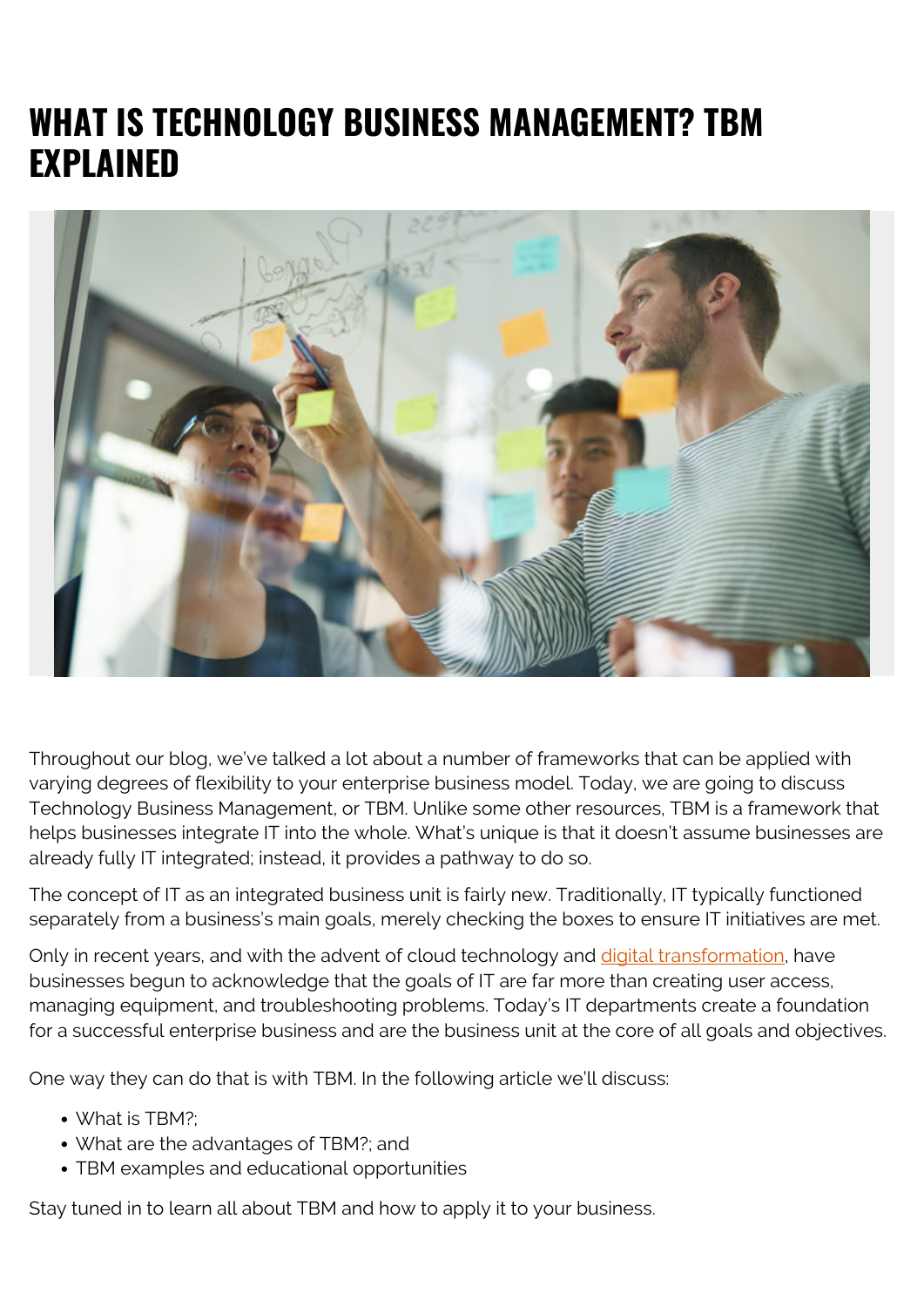# **What is TBM?**

Technology Business Management is a collaborative framework that helps businesses align their IT departments with overall business goals, an essential practice for today's digital enterprise.

It isn't prescriptive, per se; because it's solution-oriented, businesses can use it with a degree of flexibility like many of the other frameworks on the market (think ITIL). The goal is that TBM scales with your organization, and as you grow, so does your usage of this system.

#### **Technology Business Management Council**

The TBM Council is a non-profit organization comprised of technology leaders setting the groundwork for establishing a business unit out of IT. The council has almost 6,000 members that are C-level technology officers with titles like CIOs, CTOs, and CFOs.

The council, which began as bi-annual summit, was later turned into a non-profit, offering standardization to businesses in a collaborative setting. Membership gives executives access to a network of TBM leaders and standardized best practices that can be scaled to work with your business.

The TBM Council is responsible for the TBM Index, a standardized assessment that offers a benchmark for businesses using TBM. "The survey assesses a holistic set of capabilities that need to be in place to manage the business of IT. These include your IT operating model, service orientation, organization, tools and management capabilities. The survey also evaluates the financial impact and satisfaction from TBM," the TBM Council says of the assessment, [as reported by CIO](https://www.cio.com/article/3339658/technology-business-management-tbm-defined.html).

To collect data for the assessment, 250 enterprises from North America, the EU, and Australia took a 30-minute assessment before the information was analyzed.

## **Core Tenets**

There are [ten core tenets](https://www.tbmcouncil.org/learn-tbm) of TBM. They are:

- 1. **Position your business for value:** define your value proposition. What value do you bring to customers, other businesses and end users?
- 2. **Continuous improvement:** integration into day-to-day processes is key for TBM to be successful.
- 3. **Create a culture of transparency:** use spending, consumption and capacity data to draw meaningful insights about the business.
- 4. **Create consumption behavior patterns:** use insights across the company to influence spending and consumption behavior.
- 5. **Deliver on value:** deploy cost effective methods to create value.
- 6. **Planning and governance:** have a strategic business plan that aligns budget and values.
- 7. **Know the cost:** to perform at peak levels, and how to keep costs low with best practices
- 8. **Optimize portfolios:** to ensure they deliver on value most efficiently.
- 9. **Invest in innovation:** requiring innovation to bring costs down while remaining competitive.
- 10. **Create an agile enterprise:** quickly responding to internal or external threats as well as changes in the overall market.

These tenets create a basis for the best practices of the TBM Council, index, and framework.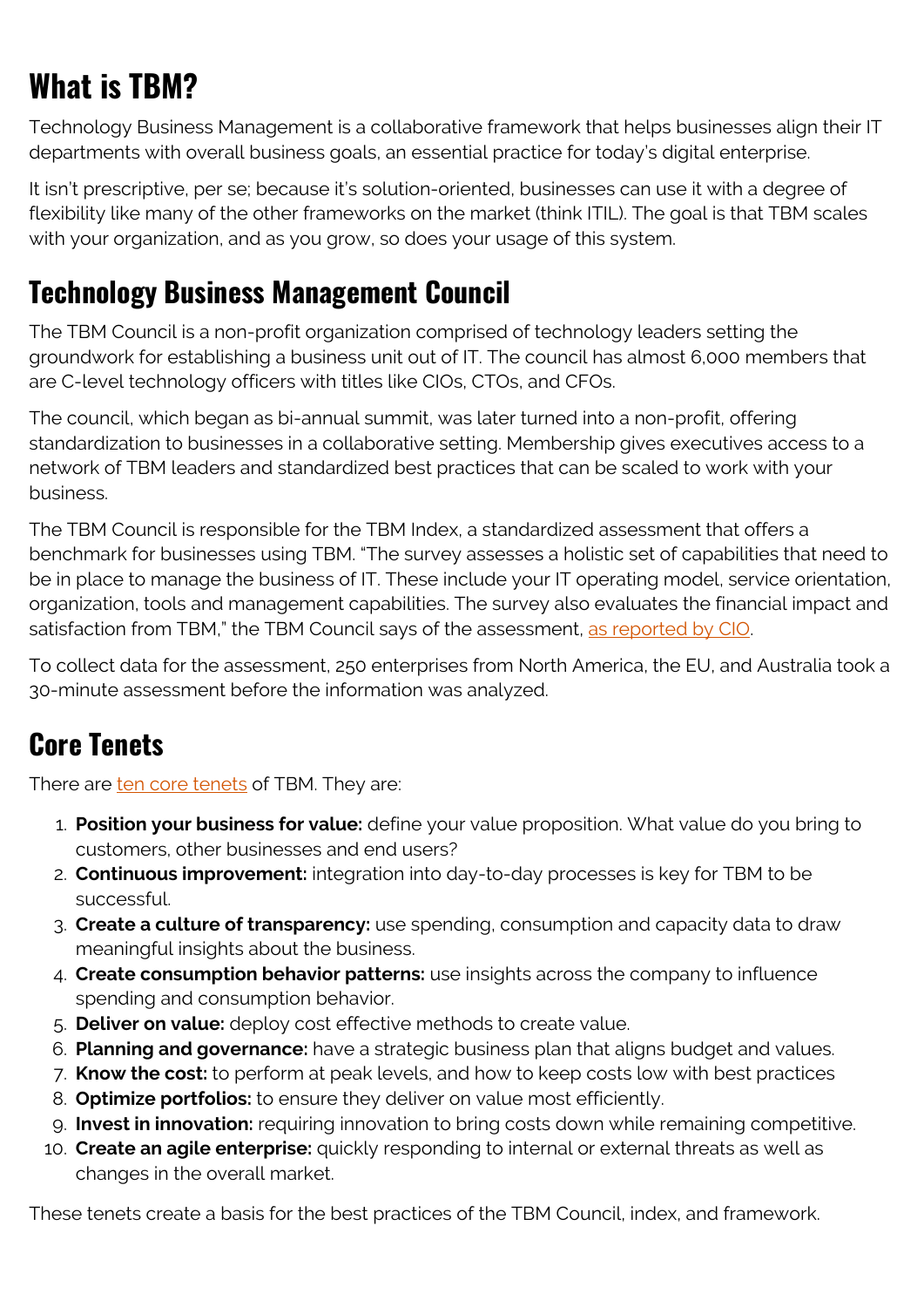# **Advantages of TBM**

If the core tenets show us anything, it's that TBM is hyperfocused on spending, budget, and costefficiency driving new innovation at the IT business-unit level. This is the primary way TBM encourages business leaders to align their IT departments with primary enterprise goals. In doing this, the framework emphasizes the importance of IT throughout the organization.

This results in a number of strategic advantages:

## **It Puts Value in Perspective:**

Under TBM, the IT department understands its worth and position in the company, bringing into focus the monetary value IT provides throughout the organization.

## **Creates a Road Map for Improvement:**

TBM is strategic and best practices mandate a roadmap be created where IT is the driving force for continuous improvement. Because of this, businesses who deploy TBM framework run more efficiently, rather than fast and loose, and every step along the way garners transparency through mapping.

## **Reap the Benefits of Knowing Cost and Consumption**

TBM has a heavy focus on cost and consumption, and the role it plays in delivering overall value. Here are some ways utilizing cost and consumption data and insights benefits businesses within the TBM framework:

- Informs business demand, which allows companies to get ahead of customers needs;
- Uncovers the important cost of business data used by companies to save money and innovate their technology infrastructure; and
- Allows companies to align budget with IT goals, ensuring that the organization is IT-driven, while bringing value to customers within the monetary reach of the organization.

## **Foster an Agile Response Time:**

Because TBM informs planning for governance and day-to-day operations, teams can respond quickly to threats and market changes that impact business, knowing they are following the right plan to be successful. This is driven by a culture of transparency.

## **Examples and Education**

One example of TBM, spotted in the "enterprise wild," falls at the doorstep of JP Morgan Chase. According to [CIO](https://www.cio.com/article/3339658/technology-business-management-tbm-defined.html), the company suffered because their IT functioned as a unit separate from their massive enterprise business. By using TBM, JP Morgan Chase was able to align their IT department's objectives with their core goals and company values.

The IT department at JP Morgan Chase now fits better within the organization as a whole because, from the top down, leadership has a better idea of how money is spent on technology infrastructure that facilitates communication while generating profit for the organization.